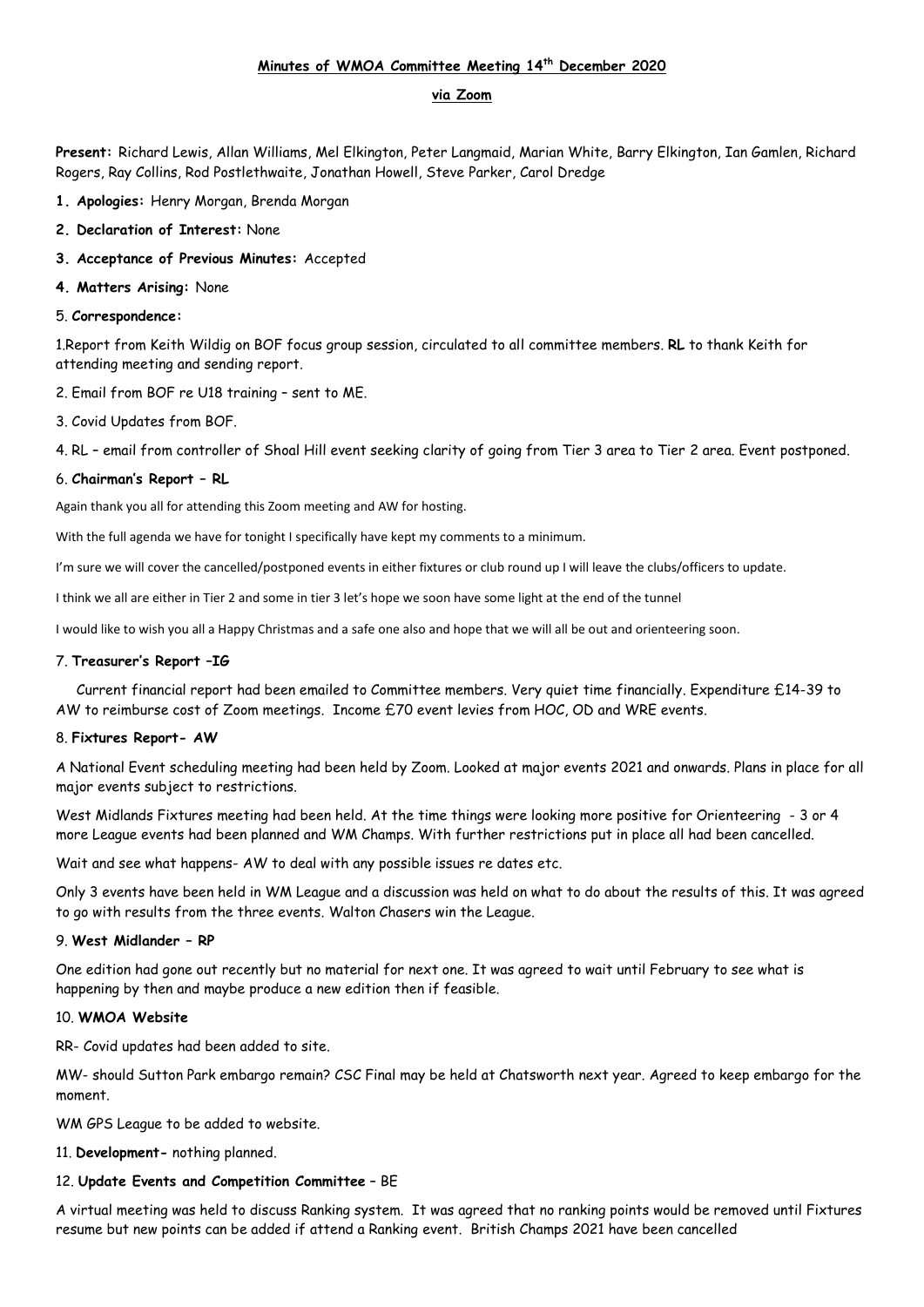### **West Midlands Junior Squad- September 2020 to December 2020**

The inclusion of 10 new younger juniors into the squad has been successful.

We have welcomed Harriet & Grace from Wrekin, Kieran & Robin from Harlequins, Jonah & Olivia from Walton Chasers & finally Henry, Rupert, Max, and Adam from Octavian Droobers. In 2021 James & Craig from Harlequins are aiming to join us. The November training session at Itchington Holt has been postponed to early 2021

Meanwhile on Zoom monthly physical training has continued along with monthly technical training. This Thursday sees a Zoom Christmas Quiz finale for all current members and their families.

We are currently working with JROS to develop a replacement to for the BO Talent Programme. It is intended to introduce a Talent North & Talent South squad to replace the current programme. West Midlands are in the Talent South squad at present. Two athletes were invited, one declined and one accepted.

Looking forward we intend to resume in-person coaching in early 2021, restrictions permitting (access to areas will be required – we would welcome any suggestions of good areas with permission likely to be granted - note that youth sport is seen positively and often in a different category than open events)

Zoom trainings will continue (subject to review regarding scheduling and content) even if restrictions allow in person trainings.

The Junior Regional Orienteering Squads needs to raise funds to continue supporting Lagganlia and coach development, especially due to loss of income from JK + BOC 2020 and 2021 - so please consider donating to <https://www.orienteeringfoundation.org.uk/support-jros-2021> .

Need to order more Squad O tops at a cost of between £250-£300.

### 14. **WMOA levy / Membership Fee – IG**

Notes had been circulated to Committee members.

Most years need to spend about £2600. Saving at current time by no travelling costs for meetings or room hire - £600.

This year has been very exceptional with only a few events. WMOA and WMJS both have sufficient funds at the moment.

We could raise income by charging a membership fee to join WMOA.

IG suggested waiting to see what was happening by August/ September, if more events again no need to worry. We have over £8,000 in bank so could run for a couple of years without much income. No money would be going to WM Junior Squad if no orienteering.

RL thanked IG for preparing notes for discussion. It was agreed to review situation in June.

#### 15. **WM GPS O League –IG/PL**

IG had held a Zoom meeting with representatives from each club and subsequently requirements for League had been sent out to Committee.

Peter Langmaid has volunteered to be Co-ordinator of League- thanked by IG.

Points for discussion-

Linear only or include Score events? It was agreed to keep it simple and only Linear courses.

Juniors to be shadowed so could be on busier roads? It was agreed this would be difficult to apply so use parks for Juniors where possible if not very quiet streets.

#### What next?

All competitors need to register for League via a link on WMOA website to ensure all data available to collate results.

Each club aim to put on two events during the year, ideally about six months apart.

Events to be registered as an activity by clubs.

Courses to run for three week period.

RL to coordinate dates and venues with clubs and pass onto AW and MW/RR to go on website.

### 16. **Future WMOA Meetings- Zoom?**

- RL- suggested one face to face meeting each year and AGM.
- BE- felt need for face to face meetings if contentious issues or if WM clubs running major events.
- RP- Zoom could be used for additional meetings or sub-meetings- eg GPS league.
- IG- Zoom easier no travelling costs and better attendance.

RL- Zoom costs to be paid to AW.